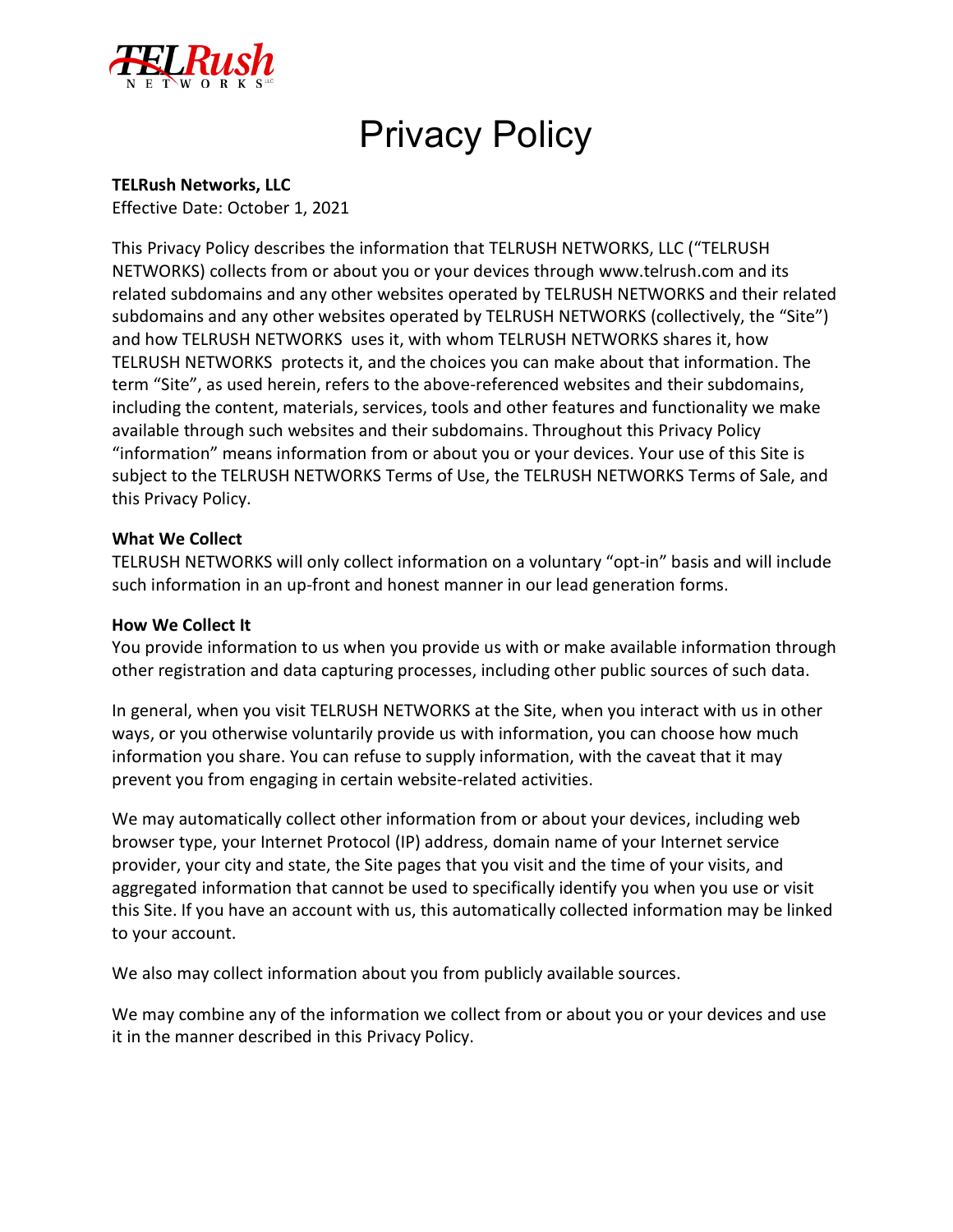

Additionally, third parties, or affiliates owned by TELRUSH NETWORKS, may provide information to us about you, and if and to the extent they do, we will treat such combined information in accordance with this Privacy Policy.

#### **How We Use It**

TELRUSH NETWORKS uses information from or about you or your devices:

- to provide, maintain, improve, and enhance our Site.
- to understand and analyze how you use our services, to develop new, services, features, and functionality, and to generate and review reports and data about our user base and service usage patterns.
- to communicate with you, provide you with updates and other information relating to our services, provide information that you request, respond to comments and questions, and otherwise provide customer support.
- to allow you to participate in surveys.
- to contact you via email with information, including promotional information, that we believe will be of interest to you, done either by us or a third party.
- to create anonymous or aggregate data, which we may use for any purpose.
- to conduct market and research analyses.
- for compliance purposes, including enforcing our Terms of Use, Terms of Sale, or other legal rights, or as may be required by applicable laws and regulations or requested by any judicial process or governmental agency.
- for other purposes for which we provide specific notice at the time the information is collected; and as otherwise stated in this Privacy Policy, in TELRUSH NETWORKS's Terms of Use, or in TELRUSH NETWORKS's Terms of Sale.

#### **With Whom We Share It**

Information **will not** be disclosed to third parties in accordance with our Privacy Policy. We **do not** share information with our affiliates, agents, vendors, or service providers who help us to provide products or services to you, or otherwise perform functions on our behalf and in accordance with this Privacy Policy.

We **do not** rent, sell, or share information about you with nonaffiliated companies for their direct marketing purposes, unless we have your permission.

We use analytics services such as Google Analytics to collect and process certain analytics data. These services may also collect information about your use of other websites, apps, and online resources. You can learn about Google's practices by going to

https://www.google.com/policies/privacy/partners/, and opt out of them by downloading the Google Analytics opt-out browser add-on, available at

https://tools.google.com/dlpage/gaoptout.

If we become involved in or are contemplating a merger, acquisition, sale of assets, joint venture, securities offering, bankruptcy, reorganization, liquidation, dissolution, or other transaction or if the ownership of all or substantially all our business otherwise changes, we may share or transfer information to a third party or parties in connection therewith.

To the extent permitted by applicable law, we may disclose information to third parties to: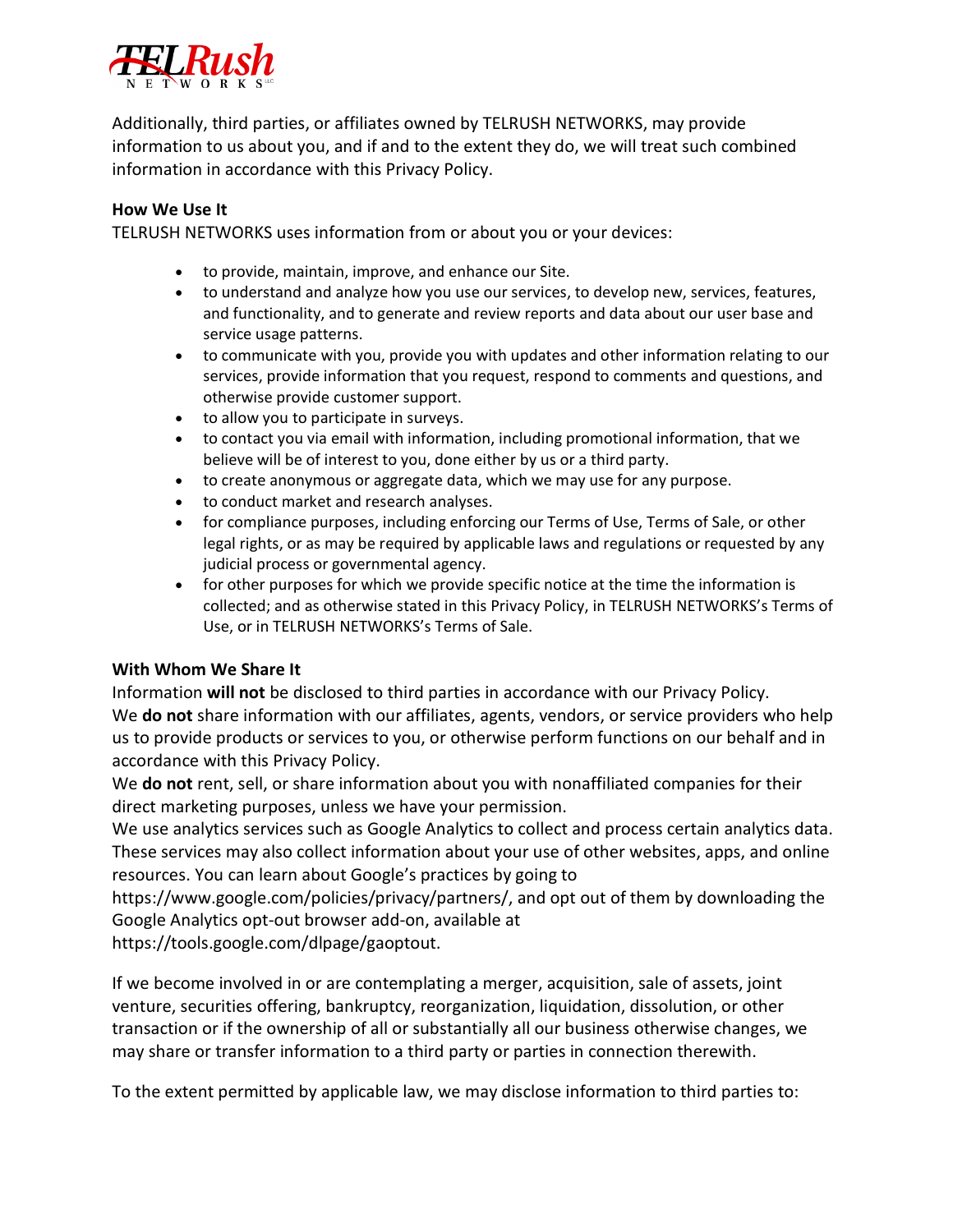

- enforce or apply TELRUSH NETWORKS's Terms of Use or TELRUSH NETWORKS 's Terms of Sale.
- respond to subpoenas, warrants, or court orders, or in connection with any legal process issued by government or law enforcement officials or private parties, including laws outside of your country of residence.
- protect our rights, reputation, safety, and property, or that of our users or others.
- protect against legal liability.
- establish or exercise our rights to defend against legal claims; or
- investigate, prevent, or act regarding suspected illegal activities, suspected fraud, or as otherwise required by law.

We may share aggregated or anonymous information for any purpose.

We may also disclose information from or about you or your devices with your permission.

Please see Cookies and Other Tools; Do Not Track below.

#### **Cookies and Other Tools; Do Not Track**

Like many websites, TELRUSH NETWORKS uses cookies, web beacons, tracking pixels, and other technologies (collectively, "Tools") to improve your Site experience. A cookie is a file containing text that is placed on your computer's hard drive when you visit certain websites. With cookies in place, our system will recognize you whenever you use your web browser to connect to our page. This enables us to present you with custom web pages and otherwise improve your user experience.

Disabling cookies may prevent you from using certain features of the Site such as registering or placing orders. If you choose not to take advantage of these interactive features, you can set up your browser to reject cookies or to alert you when a cookie has been sent. The "Help" section of your browser will tell you how to prevent your browser from accepting cookies. To find out more about cookies, including how to see what cookies have been set and how to manage or delete them, visit www.allaboutcookies.org.

Third parties may collect personally identifiable information about an individual user's online activities over time and across different Internet services when a user uses this Site.

There is no accepted standard on how to respond to Do Not Track signals, and we do not respond to such signals.

#### **Transfer of Data to Other Countries**

Any information you provide to TELRUSH NETWORKS may be stored, processed, transferred between, and accessed from the United States and other countries, which may not guarantee the same level of protection as the one in which you reside. Nevertheless, TELRUSH NETWORKS will handle information from or about you in accordance with this Privacy Policy regardless of where that information is stored. By providing any information on or to the Site, you consent to such transfer, storage, and processing.

#### **Other Websites**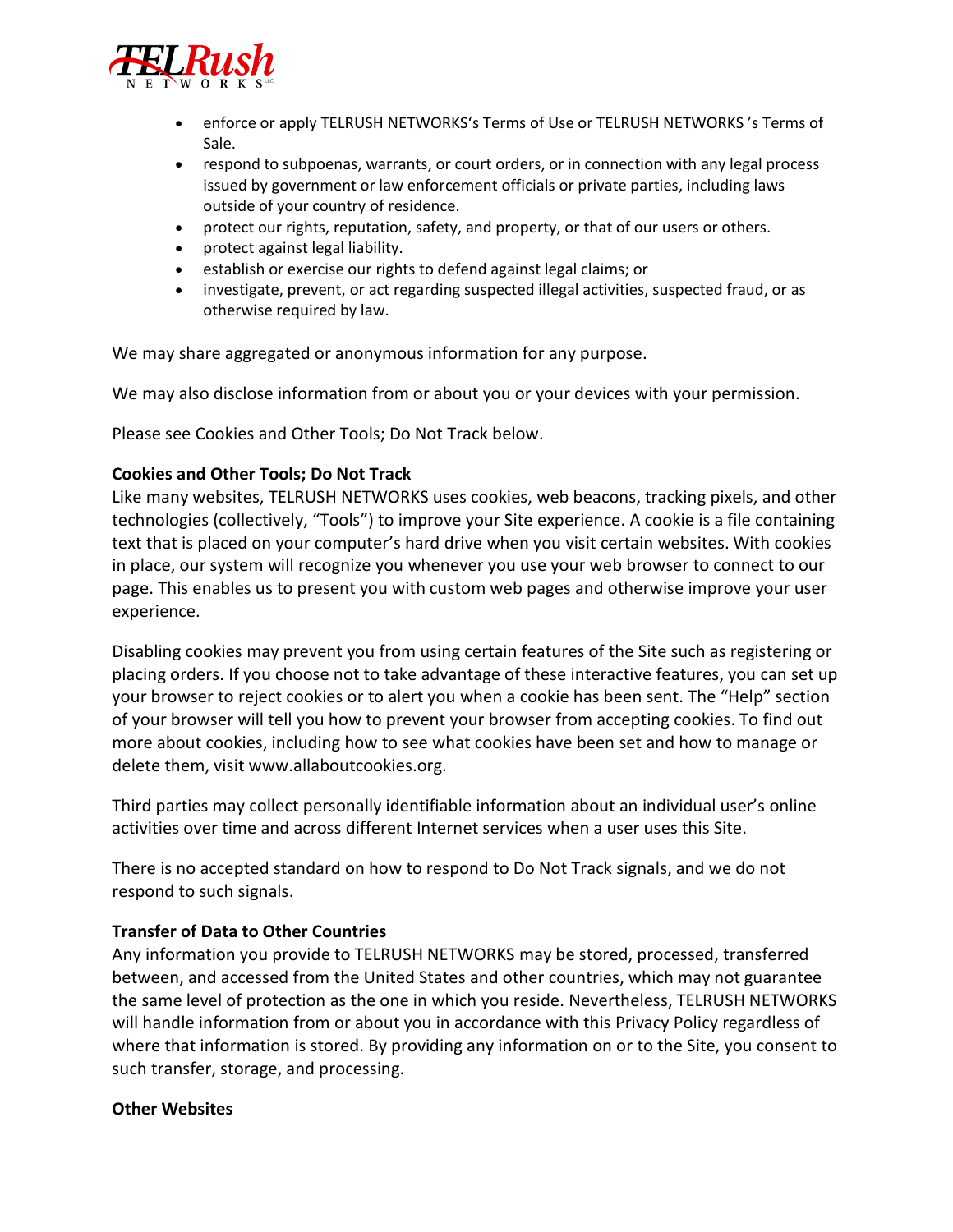

This Privacy Policy applies only to this Site. This Site may contain links to other websites of interest. When you use these links to leave this Site, you should note that we do not have any control over that other website. Therefore, we cannot be responsible for the protection and privacy of any information which you provide while visiting such websites and such websites are not governed by this Privacy Policy. You should exercise caution and look at the privacy policy applicable to the website in question.

## **Security**

We use administrative, physical, and technical measures to safeguard information and help protect it from unauthorized access. All of our website communications are HTTPS based and provide end to end encryption for any data flowing between TELRush Networks and the browser. However, no security can be 100% effective, so we cannot guarantee the security of information we maintain. No Internet or email transmission is ever fully secure or error free. Email or other communications sent through this Site may not be secure. You should use caution whenever submitting information through this Site and take special care in deciding which information you provide us with. If you have reason to believe that your interaction with us is no longer secure (for example, if you feel that the security of any account you might have with us has been compromised), please immediately notify us by contacting us at [info@telrush.com.](mailto:info@telrush.com)

# **Opting Out**

If you do not wish to receive certain communications from us, you may opt out by (1) declining to provide us with information about you when registering or at other information gathering points on this Site, or (2) informing us that you no longer wish to receive such communications by emailing us at [info@telrush.com,](mailto:info@telrush.com) or (3) unsubscribing from our promotional emails via the link provided in the emails, unless such communications from us are required by law or contract or do not require your consent under applicable laws. Even if you opt out of receiving promotional messages from us, you will continue to receive administrative messages from us. If you choose not to provide us with information we collect, you may not be able to access certain of our products or services.

Please see Cookies and Other Tools; Do Not Track above.

# **Children's Privacy**

We do not knowingly collect personal information from individuals under the age of 13. If you are under the age of 13, please do not submit any personal information through this Site. If you have reason to believe that we may have accidentally received personal information from an individual under age 13, please contact us immediately at [info@telrush.com.](mailto:info@telrush.com)

# **Access and Correction of Information**

You may at any time request access to a summary of personal information from or about you held by us, and request corrections or updates to that information. We will make reasonable efforts to respond promptly to such requests for information in accordance with local laws. Our response to such requests will be limited to information under our direct control.